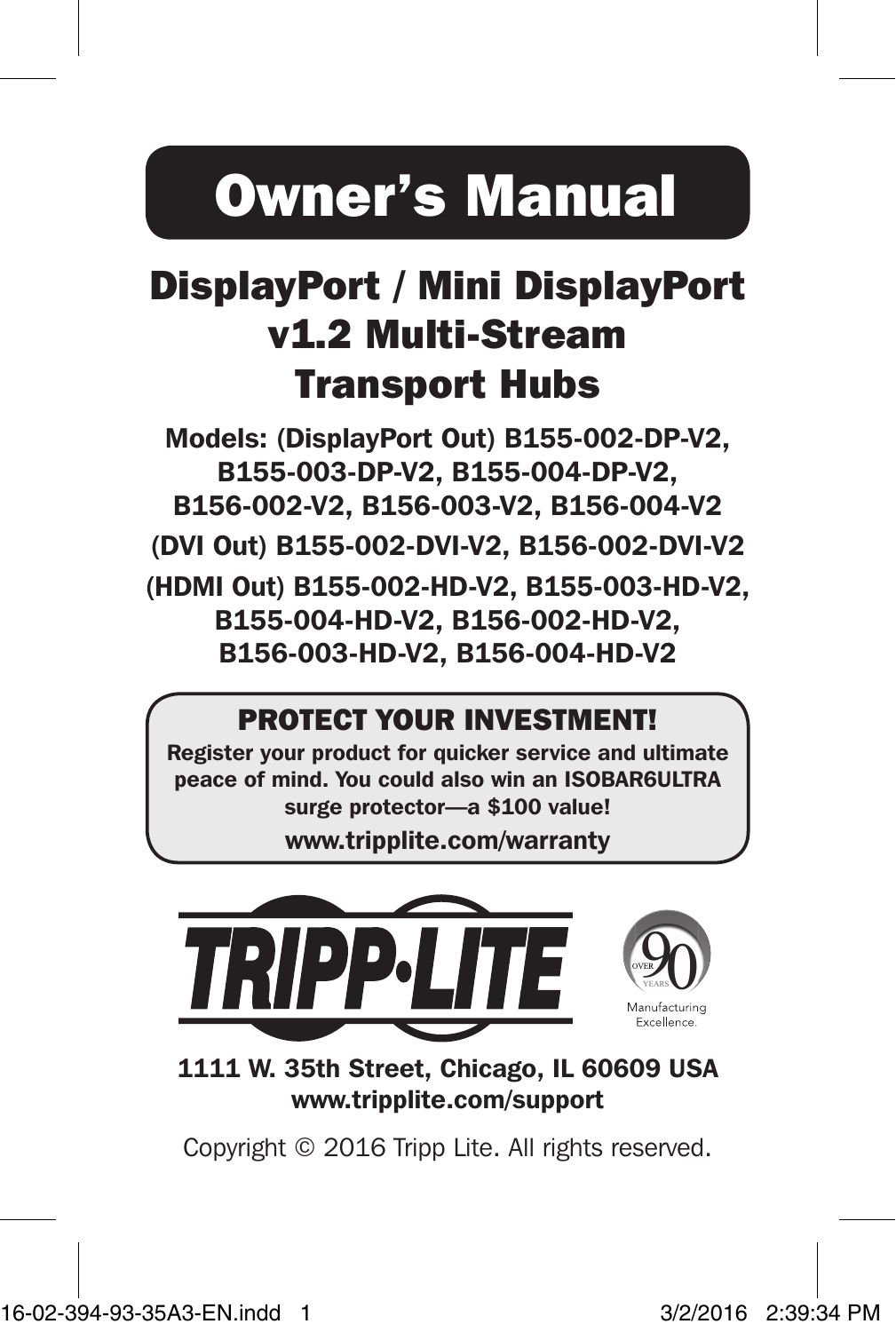# Product Features

- Connect multiple monitors via the DisplayPort or Mini DisplayPort output on your computer to display the same image on each monitor, extend the desktop across monitors, or combine as one enlarged monitor in video wall mode.\*
- DisplayPort v1.2 and Multi-Stream Transfer (MST) compliant.\*
- Built-in cable connects directly to a DisplayPort or Mini DisplayPort source.
- DisplayPort and HDMI output models support 4K x 2K Ultra High Definition (UHD) resolutions up to  $3840 \times 2160$  (24 and  $30$  Hz) – see System Requirements for more information.
- DVI output models support video resolutions up to  $1920 \times 1080$  (60Hz) – see System Requirements for more information.
- 2-port models are powered via USB Micro-B no external power supplies required.
- Supports up to 48-bit Deep Color (16 bits per channel).
- Supports DTS-HD, Dolby True HD and 7.1 channel surround sound audio.
- Supports HDCP, EDID and DDC.
- Compliant with the Federal Trade Agreements Act (TAA) for GSA Schedule purchases.
- *\* Backward compatible with most DisplayPort 1.1a equipment running current graphics drivers. The feature set is limited to the attached equipment's capabilities (e.g. you may be limited to displaying in Clone / Mirror mode only). Compatibility with older graphics cards is not guaranteed.*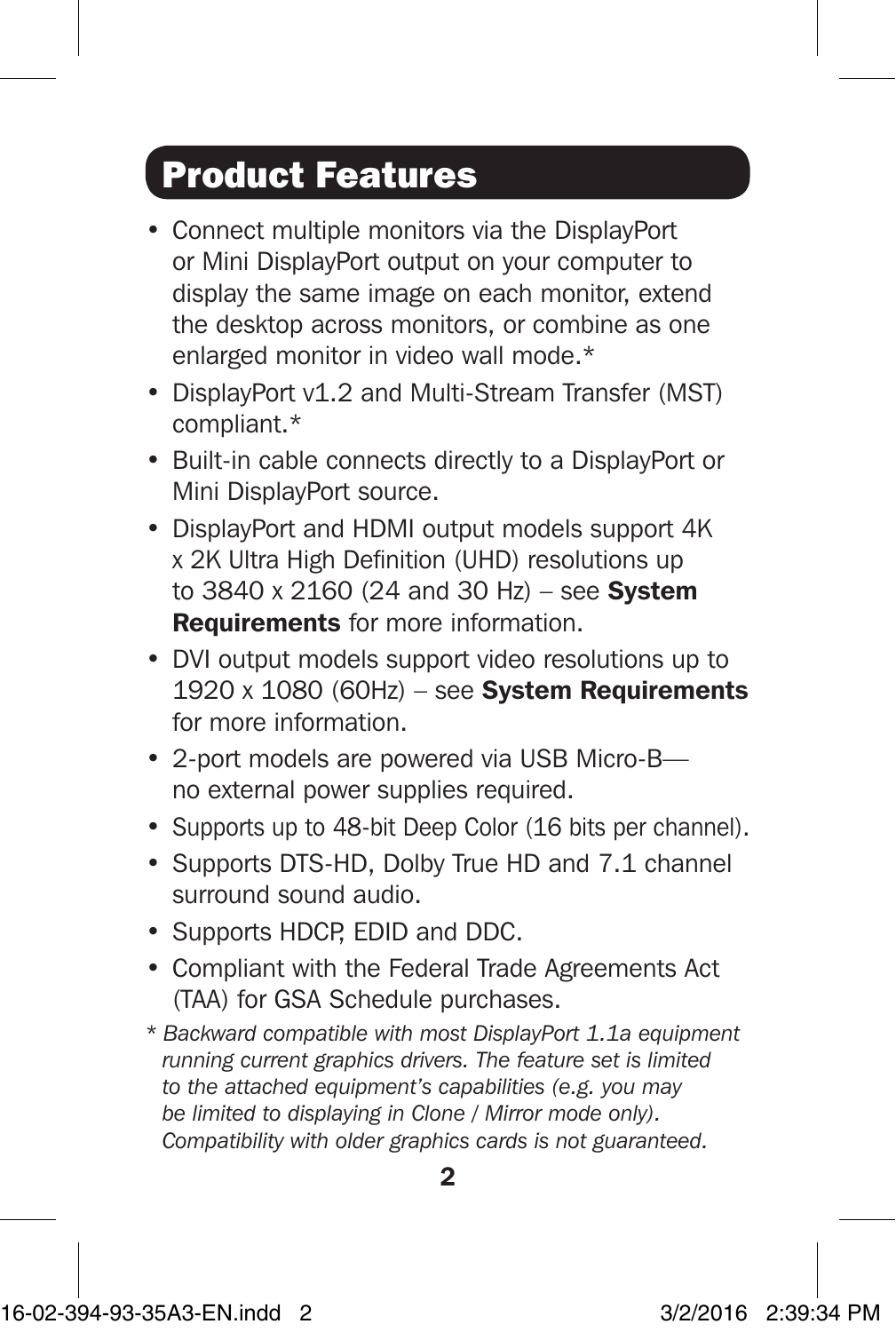# System Requirements

- A computer with a DisplayPort v1.2 compatible Graphics Card (e.g. AMD Radeon with AMD Eyefinity Technology). Backward compatible with most DisplayPort 1.1a equipment running current graphics drivers. The feature set is limited to that of the attached equipment (e.g. you may be limited to displaying in Clone / Mirror mode only). Compatibility with older graphics cards is not guaranteed.
- Mac OS X does not support MST for NVIDIA and Intel Graphics Processor Units, limiting video display on the connected monitors to mirror mode.
- DisplayPort 1.2 bandwidth is 21.6 Gbps. Higher resolution monitors take up more bandwidth. Although DisplayPort and HDMI monitors support video resolutions up to 3840 x 2160 on individual monitors, the number of 4K monitors connected at the same time is limited. For example, when connecting four monitors simultaneously, you will be limited to connecting 1080p monitors. Higher resolutions are possible when displaying in video wall mode (e.g. 3840 x 2160 in 2X2 video wall, 7680 x 1080 in a 4X1 video wall, and so on.)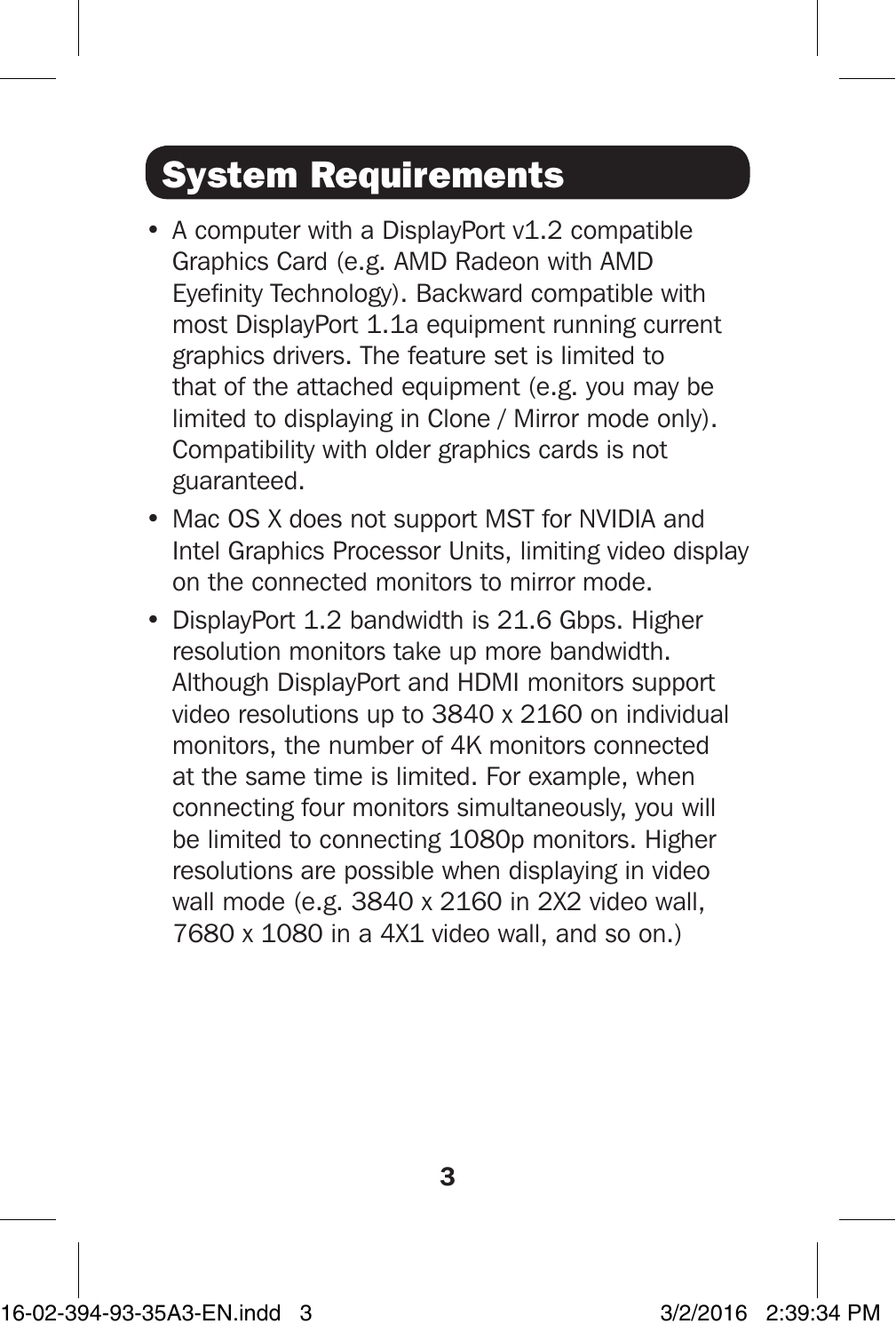# Package Contents

- DisplayPort or Mini DisplayPort MST Hub o 2-Port Models: USB Micro-B Cable – 3 ft.
	- o 3- and 4-Port Models: External Power Supply (Input: 100-240V, 50/60Hz, 0.5A Output: 5V 2A)
- Owner's Manual

### Optional Accessories

- P561-Series DVI-D Single-Link Cables
- P568-Series High Speed HDMI Cables
- P580-Series DisplayPort Cables

### Installation

#### *Notes:*

- *• Prior to installation, ensure your graphics driver is up-to-date by installing the latest driver available. The MST hub is backward compatible with most DisplayPort 1.1a equipment running current graphics drivers. Feature set is limited to the attached equipment's capabilities (e.g. you may be limited to displaying in Clone / Mirror mode only). Compatibility with older graphics cards is not guaranteed.*
- *• Make sure the power to all connected devices is turned off prior to installation.*
- 1. Connect the hub's built-in cable to the computer's DisplayPort or Mini DisplayPort output.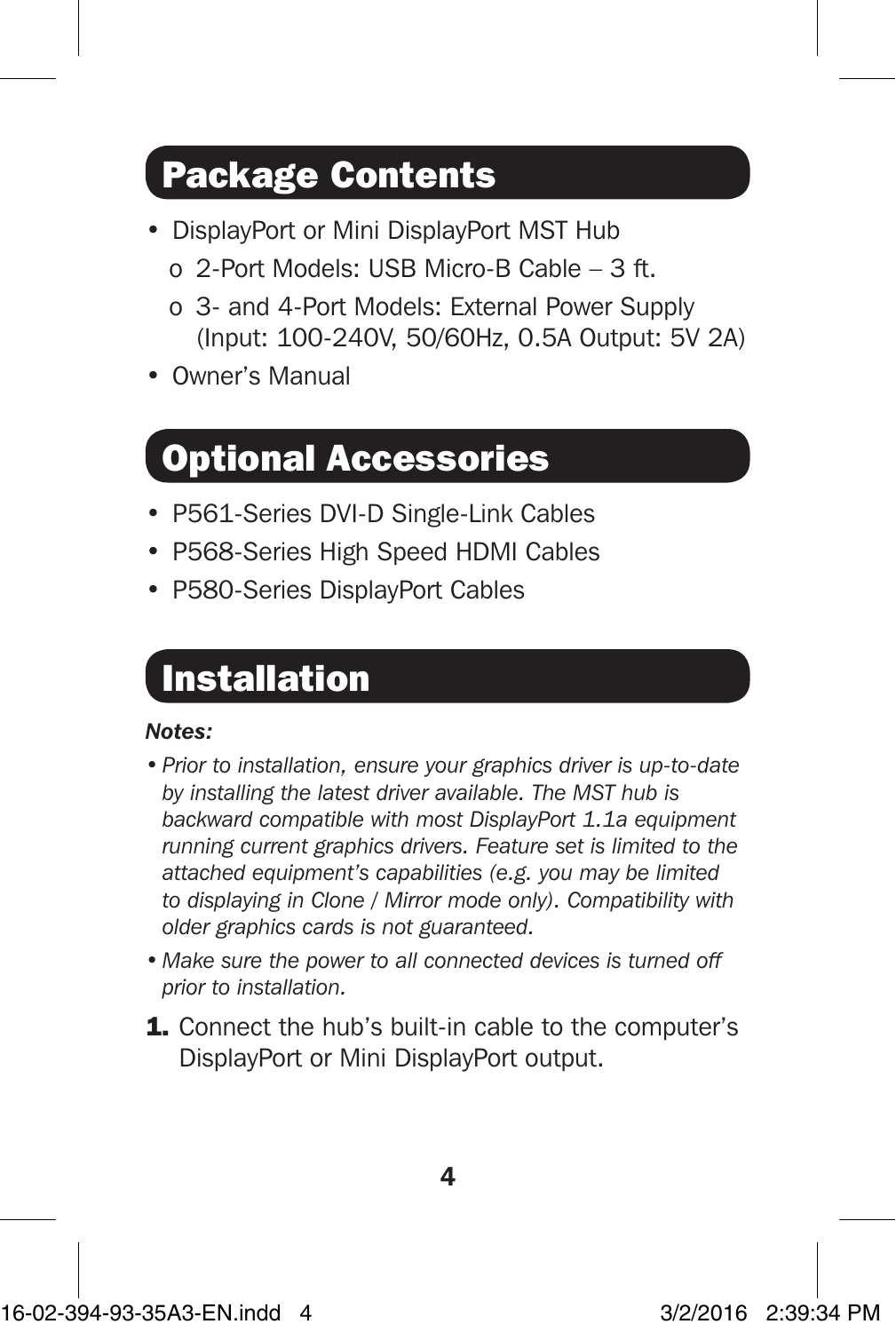## Installation

- 2. (2-Port Models) Connect the included USB Micro-B cable between the hub and a USB port on the computer or USB charger. The green Power LED will illuminate.
- 3. (3- and 4-Port Models) Connect the included external power supply to the hub and plug it into a Tripp Lite Surge Protector, Uninterruptible Power Supply (UPS) or Power Distribution Unit (PDU). The green Power LED will illuminate.
- 4. Connect a monitor to an available output port on the hub.

*Note: The maximum distance between the hub and the connected monitor must not exceed 15 ft. (4.6 m).*

- **5.** Repeat step 4 for each additional monitor you are connecting.
- **6.** Turn on the power to the connected monitors, then power on the source. The orange port LEDs will illuminate to indicate a signal is being received and video will appear on the connected monitors.
- 7. Use your video card's display settings screen to adjust how video is displayed on the connected monitors.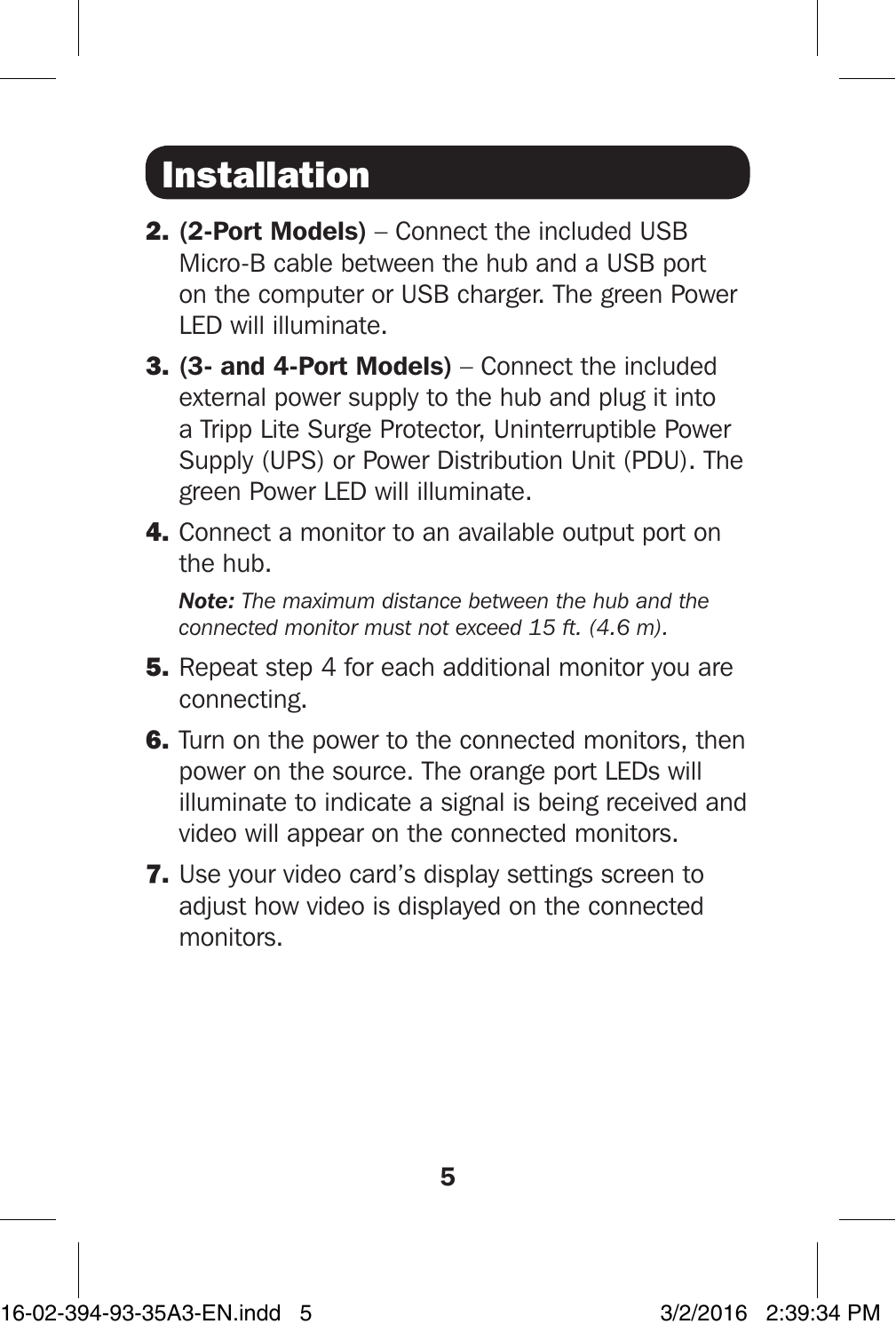# Troubleshooting

If you are unable to get an acceptable image after following the installation instructions, try the troubleshooting tips below.

- 1. Is your equipment running the latest graphics driver? If not, download the latest graphics drivers for your equipment. The MST hub is backward compatible with most DisplayPort 1.1a equipment running current graphics drivers. The feature set is limited to the attached equipment's capabilities (e.g. you may be limited to displaying in Clone / Mirror mode only). Compatibility with older graphics cards is not guaranteed.
- 2. Press the hub's reset button to reset the signal being sent to the connected displays.
- 3. Is the included USB Micro-B cable (2-Port models) or external power supply (3- and 4-Port models) connected and plugged into a working power source? For the product to function properly, it must be connected to and receiving power from the USB Micro-B cable or external power supply.
- 4. Was the power to the DisplayPort source and connected monitors turned off prior to installation? If not, restart your computer.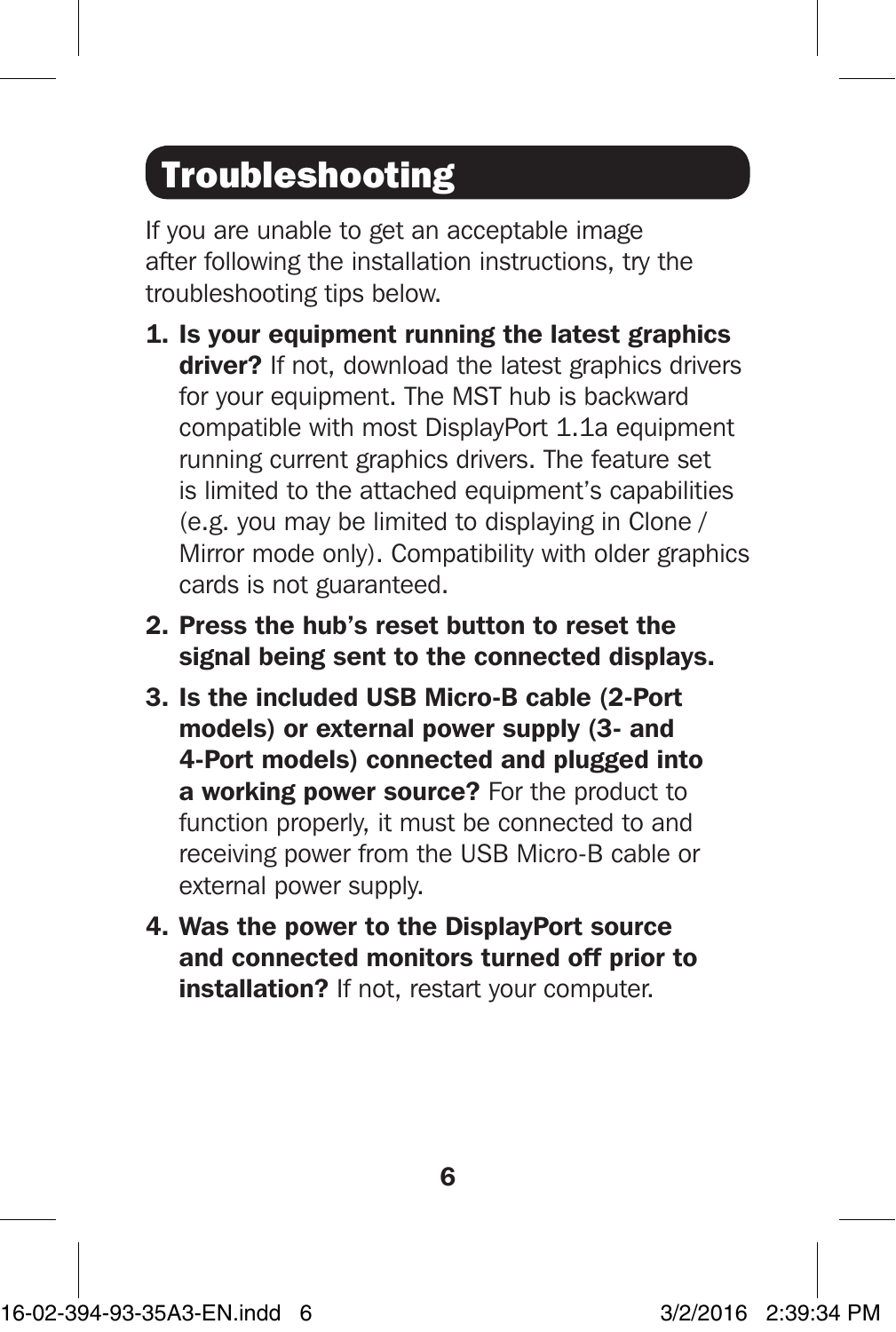# Troubleshooting

- 5. What resolution are you trying to attain on each monitor? DisplayPort 1.2 has a bandwidth of 21.6 Gbps, with higher resolution monitors taking up more bandwidth. Although DisplayPort and HDMI monitors support video resolutions up to 3840 x 2160 on individual monitors, the number of 4K monitors connected at the same time is limited. For example, when connecting four monitors simultaneously, you will be limited to connecting 1080p monitors with higher resolutions possible when displaying in video wall mode (e.g. 3840 x 2160 in 2X2 video wall, 7680 x 1080 in a 4X1 video wall, and so on).
- 6. What cable lengths are you using? The maximum cable length between the hub and the connected monitors should not exceed 15 ft. (4.6 m).
- 7. What type of cabling are you using? Inferior cabling can result in poor performance. It is important to use cables that support the video resolution you are trying to attain. It is recommended you use the Tripp Lite cables listed in the Optional Accessories section, as they have been tested to work with the MST Hubs.
- 8. Test your cables to ensure they are working **properly.** For example, connect your DisplayPort cables between a source and monitor setup you know works to determine if the cable is functioning properly.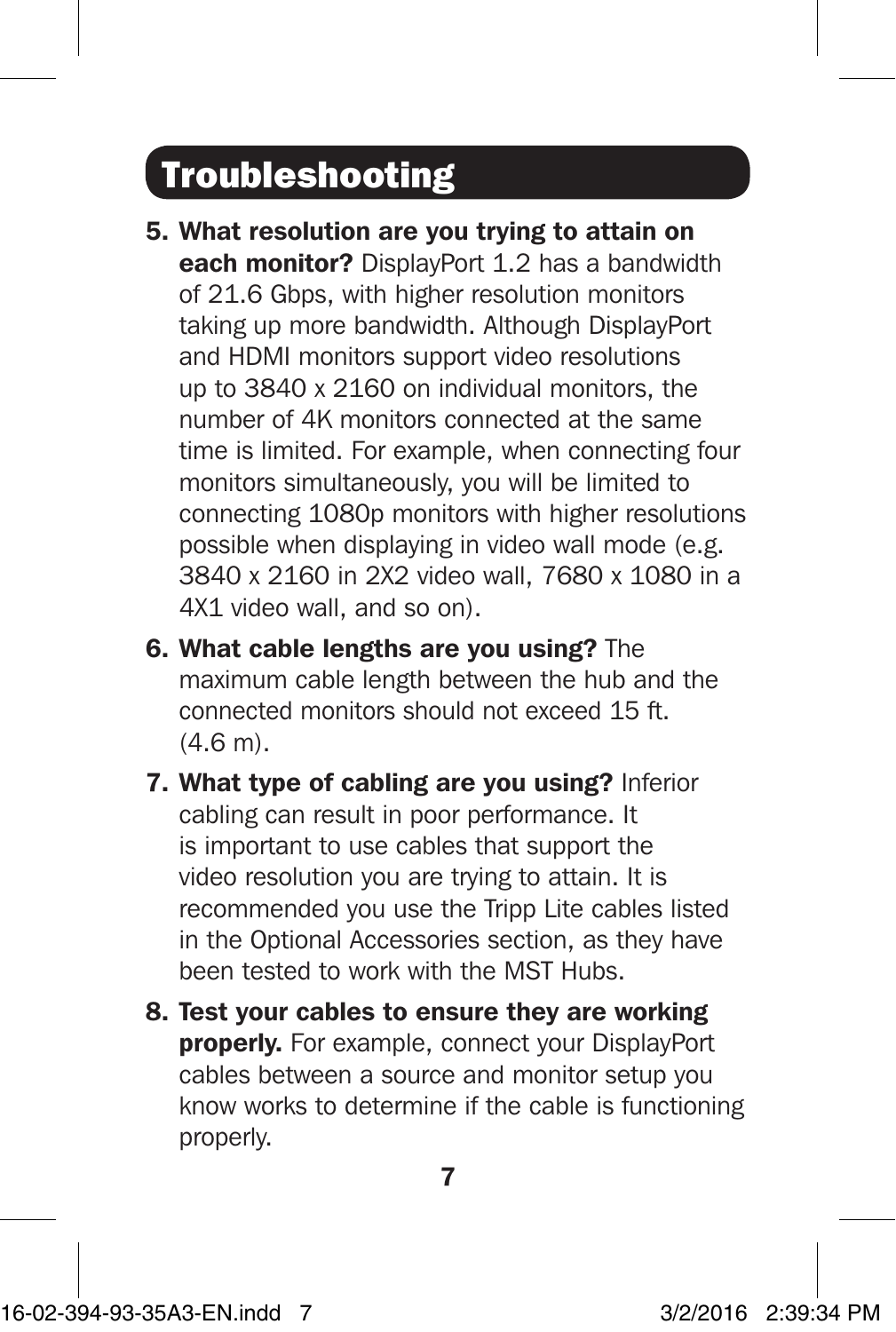# Warranty and Product Registration

### 1-YEAR LIMITED WARRANTY

TRIPP LITE warrants its products to be free from defects in materials and workmanship for a period of one (1) year from the date of initial purchase. TRIPP LITE's obligation under this warranty is limited to repairing or replacing (at its sole option) any such defective products. To obtain service under this warranty, you must obtain a Returned Material Authorization (RMA) number from TRIPP LITE or an authorized TRIPP LITE service center. Products must be returned to TRIPP LITE or an authorized TRIPP LITE service center with transportation charges prepaid and must be accompanied by a brief description of the problem encountered and proof of date and place of purchase. This warranty does not apply to equipment, which has been damaged by accident, negligence or misapplication or has been altered or modified in any way.

EXCEPT AS PROVIDED HEREIN, TRIPP LITE MAKES NO WARRANTIES, EXPRESS OR IMPLIED, INCLUDING WARRANTIES OF MERCHANTABILITY AND FITNESS FOR A PARTICULAR PURPOSE.

Some states do not permit limitation or exclusion of implied warranties; therefore, the aforesaid limitation(s) or exclusion(s) may not apply to the purchaser.

EXCEPT AS PROVIDED ABOVE, IN NO EVENT WILL TRIPP LITE BE LIABLE FOR DIRECT, INDIRECT, SPECIAL, INCIDENTAL OR CONSEQUENTIAL DAMAGES ARISING OUT OF THE USE OF THIS PRODUCT, EVEN IF ADVISED OF THE POSSIBILITY OF SUCH DAMAGE. Specifically, TRIPP LITE is not liable for any costs, such as lost profits or revenue, loss of equipment, loss of use of equipment, loss of software, loss of data, costs of substitutes, claims by third parties, or otherwise.

#### PRODUCT REGISTRATION

Visit www.tripplite.com/warranty today to register your new

Tripp Lite product. You'll be automatically entered into a drawing for a chance to win a FREE Tripp Lite product!\*

\* No purchase necessary. Void where prohibited. Some restrictions apply. See website for details.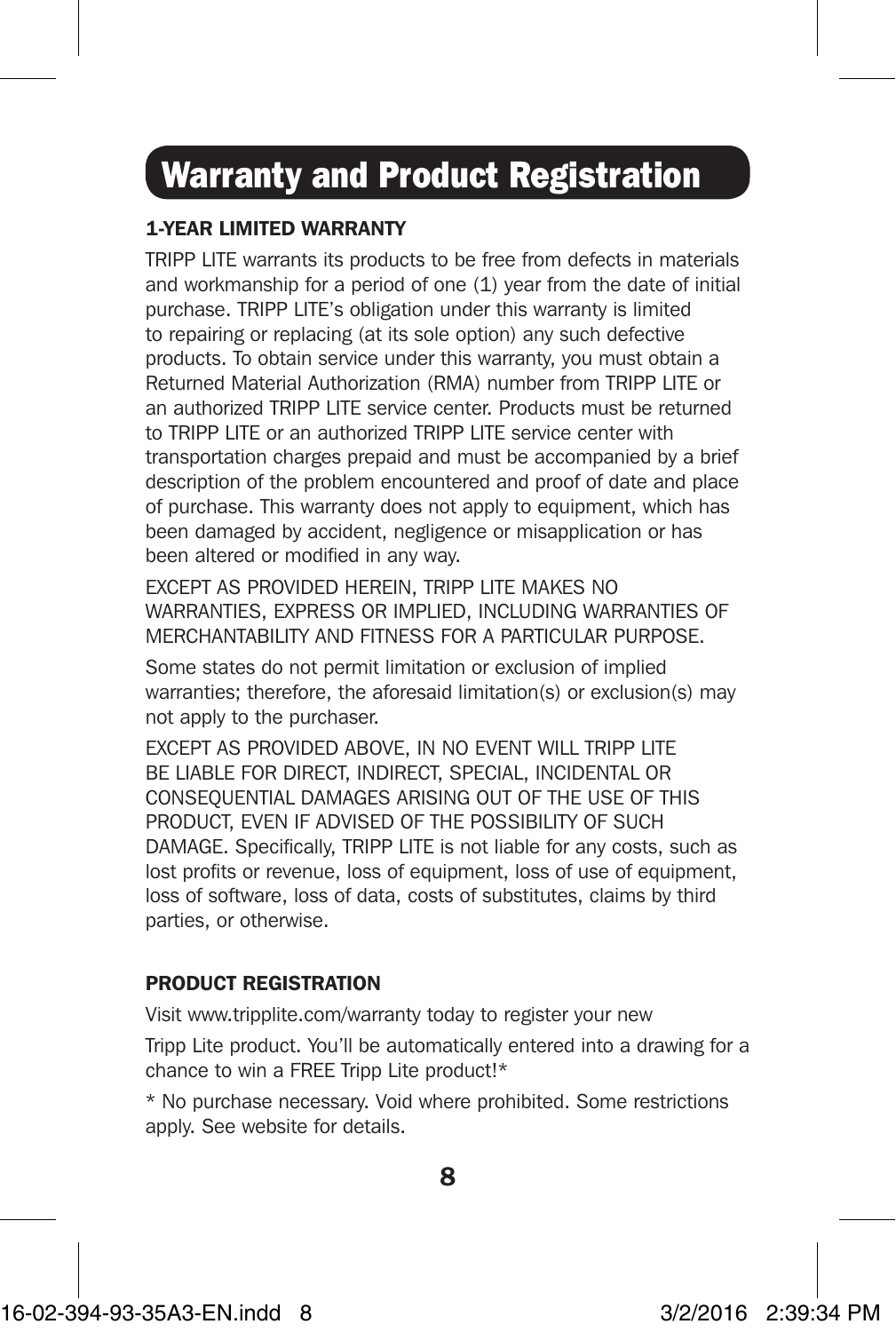# Warranty and Product Registration

#### FCC Notice, Class B

This device complies with part 15 of the FCC Rules. Operation is subject to the following two conditions: (1) This device may not cause harmful interference, and (2) this device must accept any interference received, including interference that may cause undesired operation.

Note: This equipment has been tested and found to comply with the limits for a Class B digital device, pursuant to part 15 of the FCC Rules. These limits are designed to provide reasonable protection against harmful interference in a residential installation. This equipment generates, uses and can radiate radio frequency energy and, if not installed and used in accordance with the instructions, may cause harmful interference to radio communications. However, there is no guarantee that interference will not occur in a particular installation. If this equipment does cause harmful interference to radio or television reception, which can be determined by turning the equipment off and on, the user is encouraged to try to correct the interference by one or more of the following measures:

- Reorient or relocate the receiving antenna.
- Increase the separation between the equipment and receiver.
- Connect the equipment into an outlet on a circuit different from that to which the receiver is connected.
- Consult the dealer or an experienced radio/TV technician for help.

Any changes or modifications to this equipment not expressly approved by Tripp Lite could void the user's authority to operate this equipment.

Tripp Lite has a policy of continuous improvement. Specifications are subject to change without notice.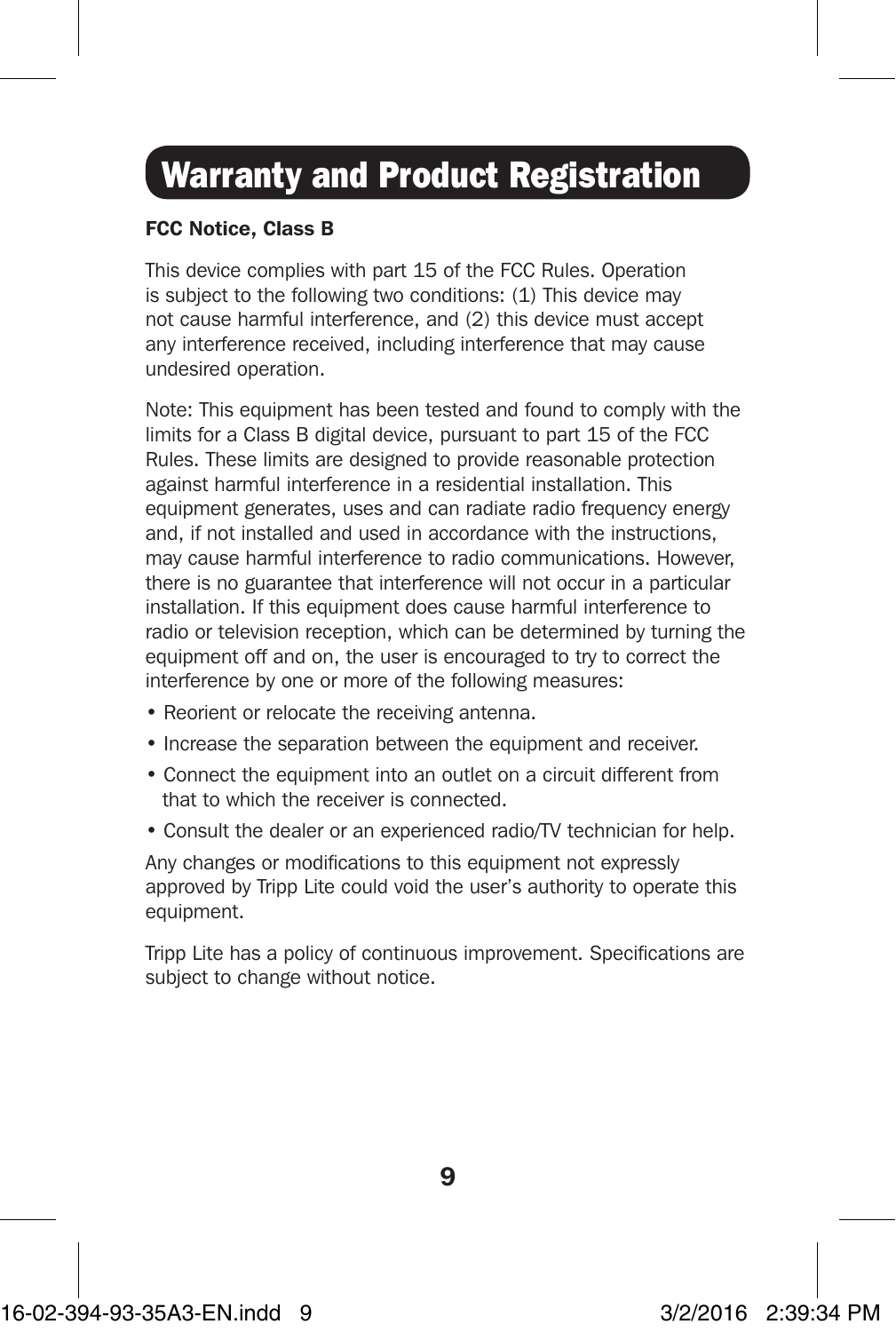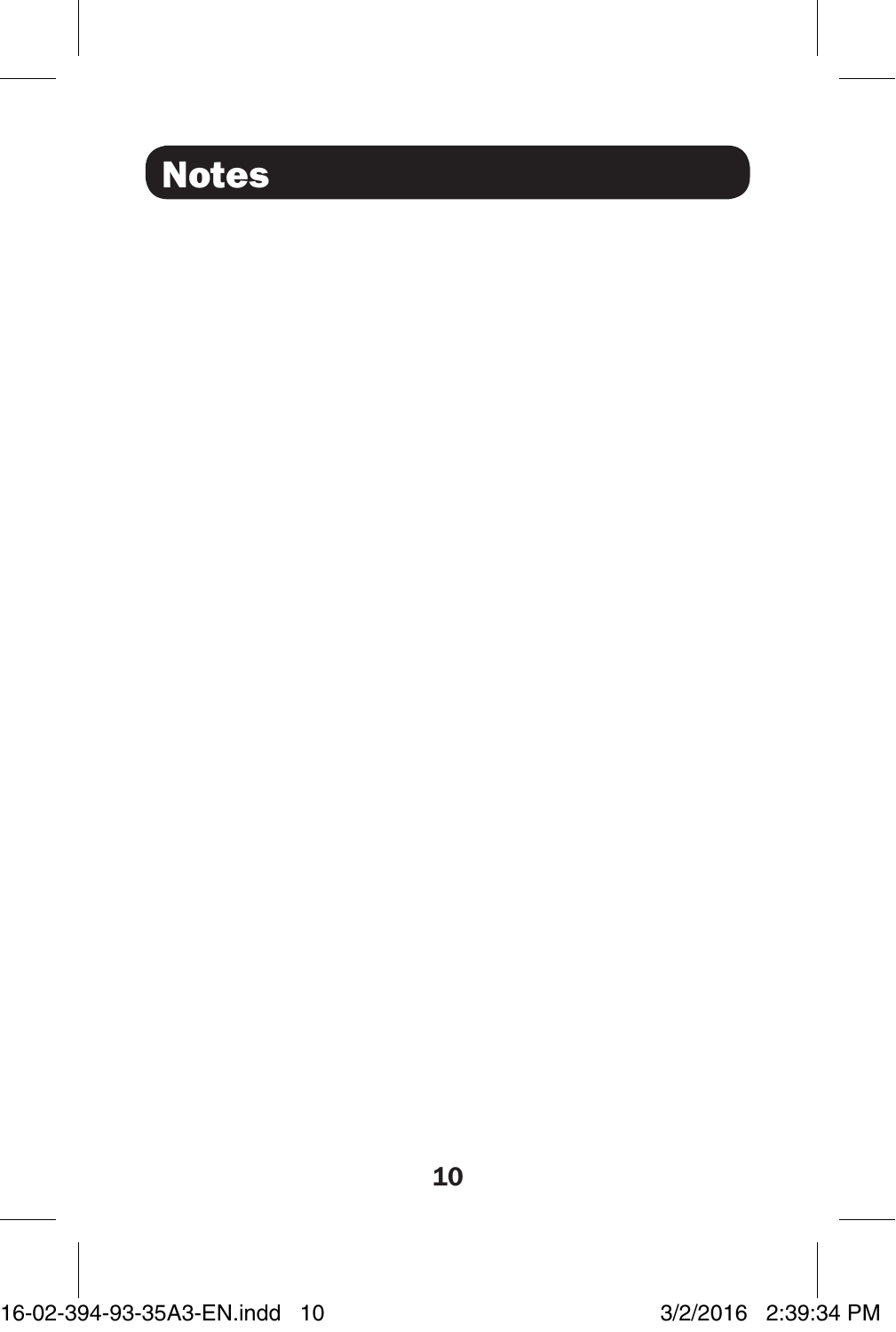